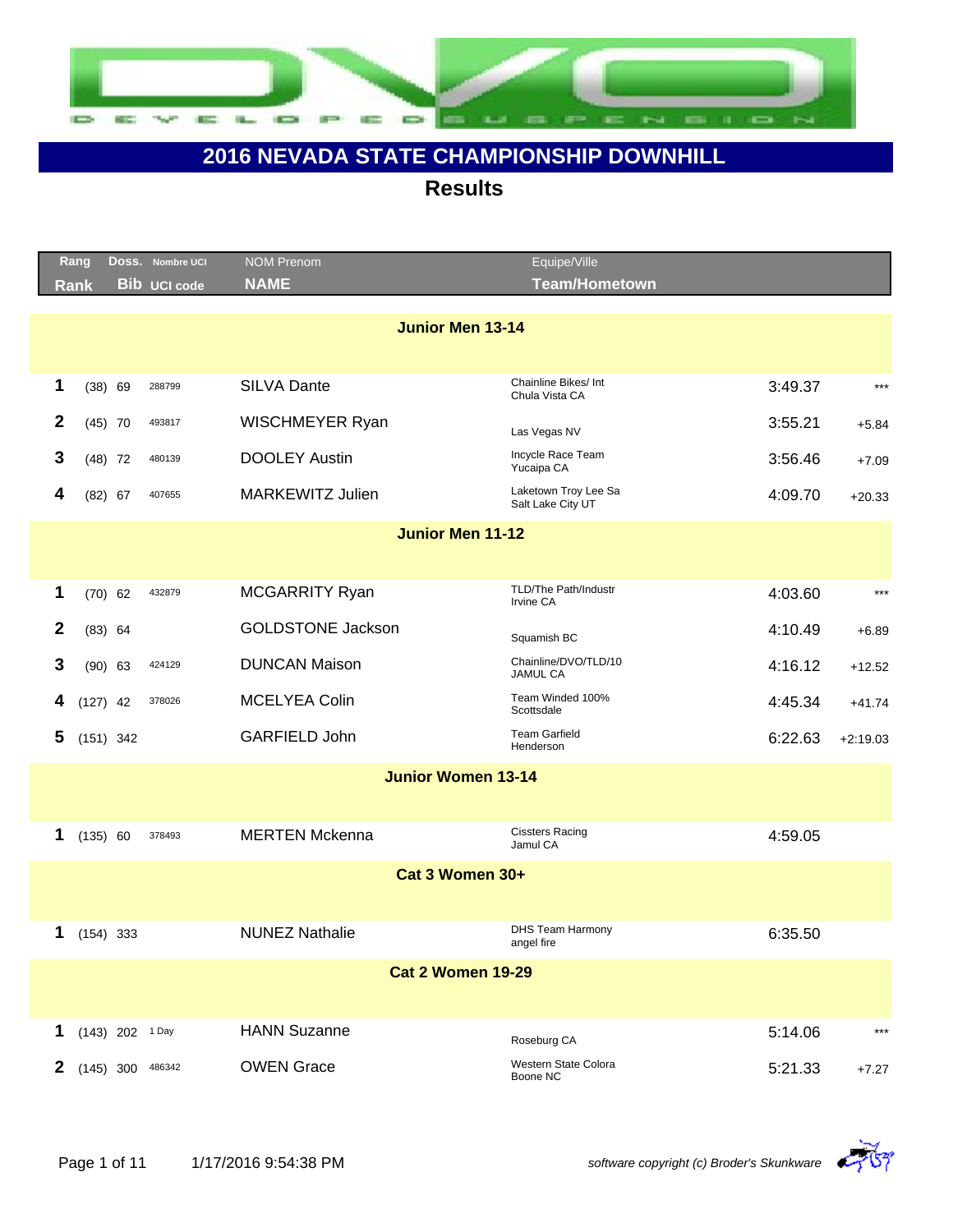|                        |                          | Rang        |                 | Doss. Nombre UCI    | <b>NOM Prenom</b>        | Equipe/Ville                         |         |            |  |  |
|------------------------|--------------------------|-------------|-----------------|---------------------|--------------------------|--------------------------------------|---------|------------|--|--|
|                        |                          | Rank        |                 | <b>Bib UCI code</b> | <b>NAME</b>              | <b>Team/Hometown</b>                 |         |            |  |  |
|                        |                          |             |                 |                     |                          |                                      |         |            |  |  |
|                        | <b>Cat 2 Women 30-39</b> |             |                 |                     |                          |                                      |         |            |  |  |
|                        | 1                        |             | $(149)$ 145     | 466361              | PROPST Amanda            | Zeal Optics Lee Cany<br>Las Vegas NV | 5:53.43 |            |  |  |
| <b>Cat 3 Men 15-18</b> |                          |             |                 |                     |                          |                                      |         |            |  |  |
|                        |                          |             |                 |                     |                          |                                      |         |            |  |  |
|                        | 1                        |             | $(79)$ 305      | 478578              | <b>GROGAN-CRANE Alec</b> | <b>Taranis Racing</b><br>belmont CA  | 4:08.32 | $***$      |  |  |
|                        | $\mathbf{2}$             |             | $(88)$ 304      | 438746              | <b>JOHNSON lan</b>       | Laketown Gravity<br>Draper UT        | 4:14.17 | $+5.85$    |  |  |
|                        | 3                        |             | (93) 310 1 Day  |                     | <b>BEARD Jordan</b>      | Kore North Bikes<br>Eagle ID         | 4:17.49 | $+9.17$    |  |  |
|                        | 4                        |             | (106) 308 1 Day |                     | <b>LIPTON Josh</b>       | Chandler AZ                          | 4:28.08 | $+19.76$   |  |  |
|                        | 5                        |             | (111) 307 1 Day |                     | <b>ROGERS Bryce</b>      | Mom&Dad<br>Boulder city NV           | 4:30.04 | $+21.72$   |  |  |
|                        | 6                        |             | (113) 313 1-Day |                     | <b>CAMERON Mason</b>     | chandler AZ                          | 4:31.52 | $+23.20$   |  |  |
|                        | 7                        |             | (122) 208 2 Day |                     | <b>GAGNON Dylan</b>      | Roost Mob<br>Las Vegas NV            | 4:39.18 | $+30.86$   |  |  |
|                        | 8                        |             | (137) 303 1 Day |                     | <b>DIKE Matthew</b>      | Kore North bikes<br>Meridian ID      | 5:01.30 | $+52.98$   |  |  |
|                        |                          |             |                 |                     | <b>Cat 3 Men 19-29</b>   |                                      |         |            |  |  |
|                        |                          |             |                 |                     |                          |                                      |         |            |  |  |
|                        | 1                        | $(T71)$ 336 |                 |                     | <b>GONZALEZ Victor</b>   | Las Vegas NV                         | 4:04.70 | $***$      |  |  |
|                        | $\mathbf{2}$             | $(104)$ 223 |                 |                     | <b>ZERKLE Nate</b>       | Gilbert AZ                           | 4:26.29 | $+21.59$   |  |  |
|                        | 3                        |             | (105) 314 1 Day |                     | <b>SEMMENS Bryan</b>     | Lake havasu city AZ                  | 4:26.79 | $+22.09$   |  |  |
|                        |                          |             |                 |                     | <b>Cat 3 Men 30-39</b>   |                                      |         |            |  |  |
|                        |                          |             |                 |                     |                          |                                      |         |            |  |  |
|                        | 1                        | $(117)$ 347 |                 |                     | HANF lan                 | Cosmic Cycles<br>Flagstaff AZ        | 4:34.78 | $***$      |  |  |
|                        | 2                        | $(119)$ 322 |                 | 467333              | <b>ORTEGA Steven</b>     | Ortega<br>Santa Barbara CA           | 4:36.68 | $+1.90$    |  |  |
|                        | 3                        | $(128)$ 348 |                 |                     | <b>ROWBOTHAM Brian</b>   | Denver                               | 4:46.00 | $+11.22$   |  |  |
|                        |                          | $(141)$ 332 |                 |                     | <b>MORGENSEN Cameron</b> |                                      | 5:09.99 | $+35.21$   |  |  |
|                        | 5                        |             | (150) 323 2 Day |                     | <b>CRINER Ty</b>         | Tronix<br>Phoenix AZ                 | 6:12.43 | $+1:37.65$ |  |  |
|                        |                          |             |                 |                     |                          |                                      |         |            |  |  |

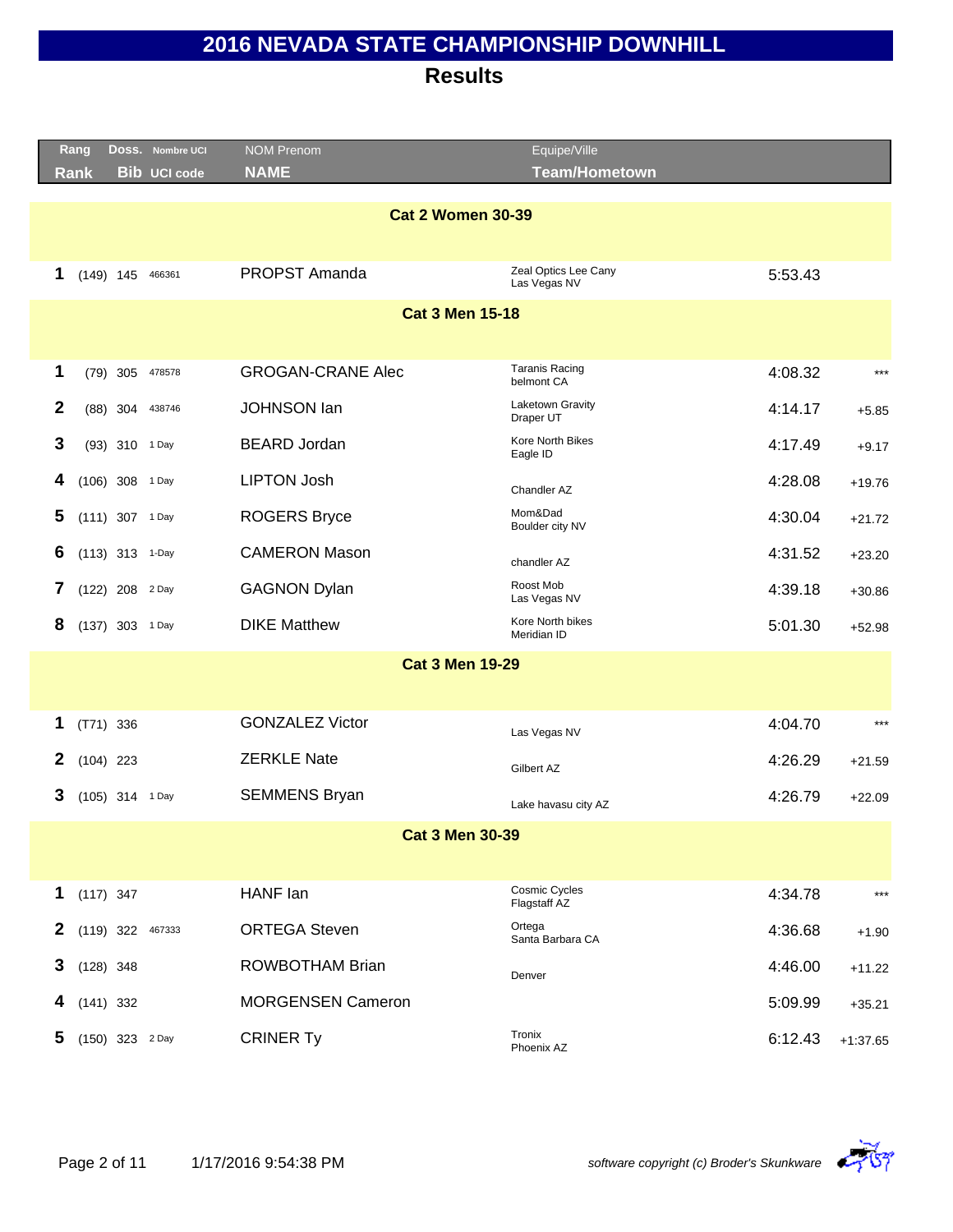|                        |                         | Rang        |                    | Doss. Nombre UCI    | <b>NOM Prenom</b>      | Equipe/Ville                       |         |          |
|------------------------|-------------------------|-------------|--------------------|---------------------|------------------------|------------------------------------|---------|----------|
|                        |                         | <b>Rank</b> |                    | <b>Bib UCI code</b> | <b>NAME</b>            | <b>Team/Hometown</b>               |         |          |
|                        |                         |             |                    |                     |                        |                                    |         |          |
|                        |                         |             |                    |                     | <b>Cat 3 Men 40-49</b> |                                    |         |          |
|                        |                         |             |                    |                     |                        |                                    |         |          |
|                        | $\mathbf 1$             |             | $(109)$ 349        |                     | <b>DIKE Bryan</b>      | Kore North<br>Meridian             | 4:29.35 | $***$    |
|                        | $\mathbf{2}$            |             | $(144)$ 328 475243 |                     | <b>HUDAK Travis</b>    | Go Ride<br>Draper UT               | 5:18.14 | $+48.79$ |
| <b>Cat 2 Men 15-18</b> |                         |             |                    |                     |                        |                                    |         |          |
|                        |                         |             |                    |                     |                        |                                    |         |          |
|                        | 1                       |             | (43) 206 391503    |                     | LOSKOTA Angelo         | team BLOCK                         | 3:52.90 | $***$    |
|                        |                         |             |                    |                     |                        | lancaster CA                       |         |          |
|                        | $\mathbf{2}$            |             | $(44)$ 212         | 494373              | <b>HOOD Connor</b>     | Orem UT                            | 3:53.17 | $+0.27$  |
|                        | 3                       |             | $(46)$ 205         | 438747              | SHEPHERD Max           | Laketown Gravity<br>West Jordan UT | 3:55.29 | $+2.39$  |
|                        | 4                       |             | (51) 210 1 Day     |                     | <b>BRIMHALL Ben</b>    | Henderson NV                       | 3:57.19 | $+4.29$  |
|                        | $\overline{\mathbf{5}}$ |             | $(52)$ 211         | 477094              | <b>TORRES Brennan</b>  | Cannonball Racing<br>Draper UT     | 3:57.51 | $+4.61$  |
|                        | 6                       |             | $(54)$ 209         |                     | <b>DOUD Andrew</b>     | Dad & Mom<br><b>Belmont CA</b>     | 3:57.89 | $+4.99$  |
|                        | $\overline{7}$          |             | $(63)$ 268         | 452102              | <b>MADSON Max</b>      | In The Hills<br>Dayton             | 4:00.38 | $+7.48$  |
|                        | 8                       |             | $(66)$ 267         | 481641              | <b>HOWE Aidan</b>      | In The Hills<br>Dayton NV          | 4:02.49 | $+9.59$  |
|                        | 9                       |             | (107) 207 1 Day    |                     | <b>PRICE Greg</b>      | Roost Mob<br>Las Vegas NV          | 4:28.29 | $+35.39$ |

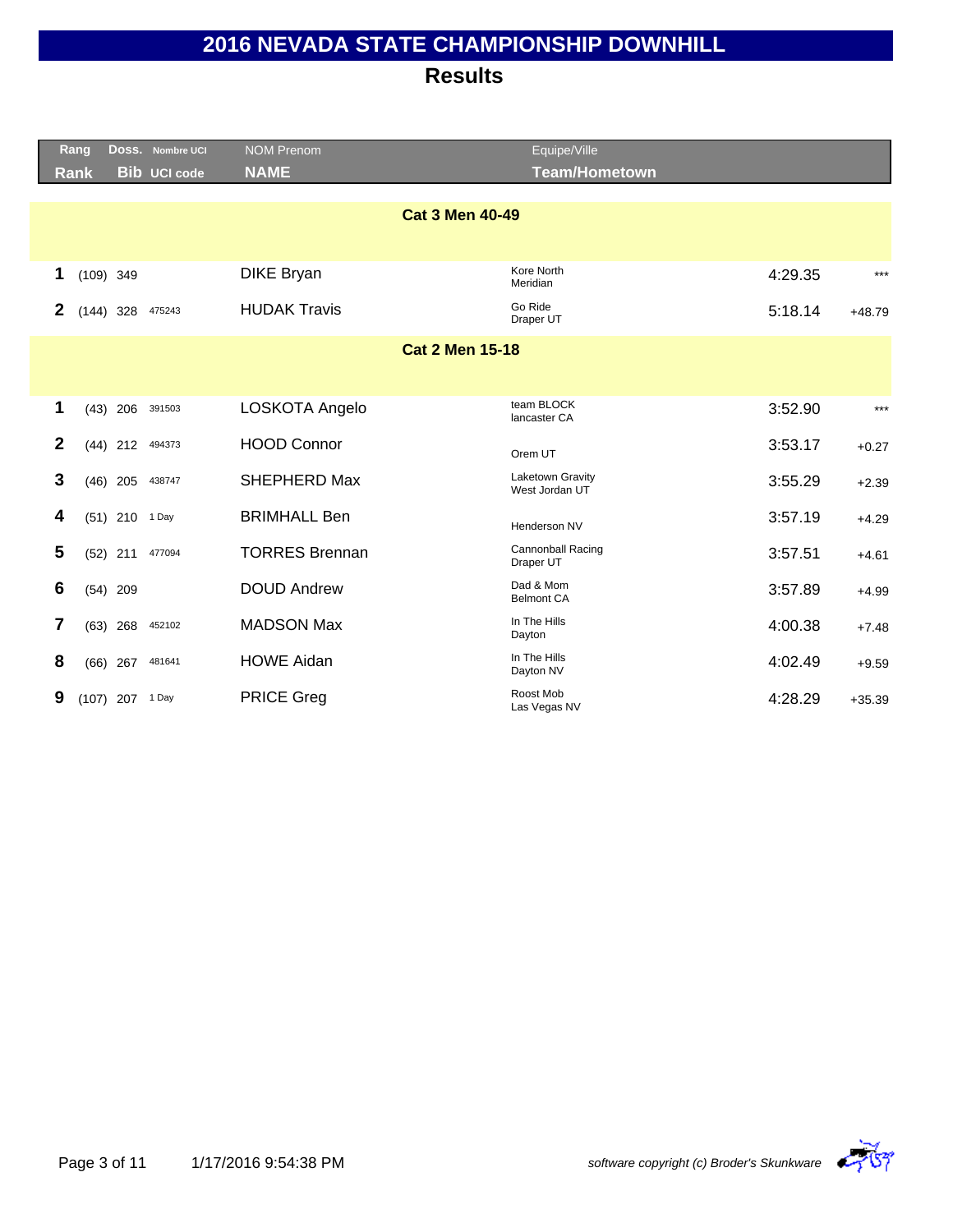|              | Rang        |                 | DOSS. Nombre UCI    | <b>NOM Prenom</b>         | Equipe/Ville                            |         |            |
|--------------|-------------|-----------------|---------------------|---------------------------|-----------------------------------------|---------|------------|
|              | <b>Rank</b> |                 | <b>Bib UCI code</b> | <b>NAME</b>               | <b>Team/Hometown</b>                    |         |            |
|              |             |                 |                     |                           |                                         |         |            |
|              |             |                 |                     | <b>Cat 2 Men 19-29</b>    |                                         |         |            |
|              |             |                 |                     |                           |                                         |         |            |
| $\mathbf 1$  |             | $(41)$ 213      | 438757              | <b>SMILLIE Liam</b>       | <b>ROOSTMOB</b><br>Las Vegas NV         | 3:50.86 | $***$      |
| $\mathbf{2}$ |             | (50) 214 1 Day  |                     | <b>PATEL Ravi</b>         | DVO/50 50 Components<br>Riverside CA    | 3:57.09 | $+6.23$    |
| 3            |             | $(55)$ 269      | 438283              | <b>MCGUIRE Hunter</b>     | <b>HEARET+SOUL DIETY</b><br>ALBUQUERQUE | 3:57.95 | $+7.09$    |
| 4            |             | $(60)$ 215      | 1 Day               | <b>LIPTAK Ben</b>         | Commencal bikes<br>Albuquerque NM       | 3:59.62 | $+8.76$    |
| 5            |             | $(81)$ 220      | 1 Day               | <b>GRAHAM Garrett</b>     | Crank IT downhill/ D<br>peoria AZ       | 4:09.28 | $+18.42$   |
| 6            |             | $(85)$ 290      |                     | <b>GUZMAN Danny</b>       | boulder city                            | 4:12.69 | $+21.83$   |
| 7            |             | $(89)$ 254      | 434841              | YOUNGMAN Jackson          | <b>WSCU</b><br>Woodland Park Colorado   | 4:15.26 | $+24.40$   |
| 8            |             | $(91)$ 288      |                     | PENDLETON Jonathan        | Las Vegas NV                            | 4:16.41 | $+25.55$   |
| 9            |             | $(92)$ 222      | 473880              | <b>PAULSEN Austen</b>     | Murray UT                               | 4:17.15 | $+26.29$   |
| 10           |             | $(95)$ 225      | 463496              | PROVOLT Justin            | <b>Irwin Cycles</b><br>las vegas NV     | 4:18.77 | $+27.91$   |
| 11           |             | $(100)$ 296     |                     | <b>LEAL Adin</b>          | <b>BIKEWORX</b><br><b>RIVERSIDE CA</b>  | 4:22.36 | $+31.50$   |
| 12           |             | (101) 224 1 Day |                     | <b>HOLLANDER Nicholas</b> | The Fireman Equipmen<br>Rexburg ID      | 4:23.08 | $+32.22$   |
| 13           |             |                 | (108) 218 419100    | <b>LAMPSON Thad</b>       | Yeti Coolers<br>Truckee CA              | 4:28.31 | $+37.45$   |
| 14           | $(123)$ 256 |                 |                     | <b>BRIZENO Andres</b>     | <b>DHS Team Harmony</b><br>Albuquerque  | 4:39.28 | $+48.42$   |
| 15           | $(142)$ 274 |                 |                     | <b>TAKAHASHI Colin</b>    | <b>GO RIDE</b><br>SALT LAKE CITY        | 5:11.36 | $+1:20.50$ |
| 16           |             | $(147)$ 216     | 19971231            | <b>HARRIS Chase</b>       | The bike shop<br>Pleasant view UT       | 5:33.73 | $+1:42.87$ |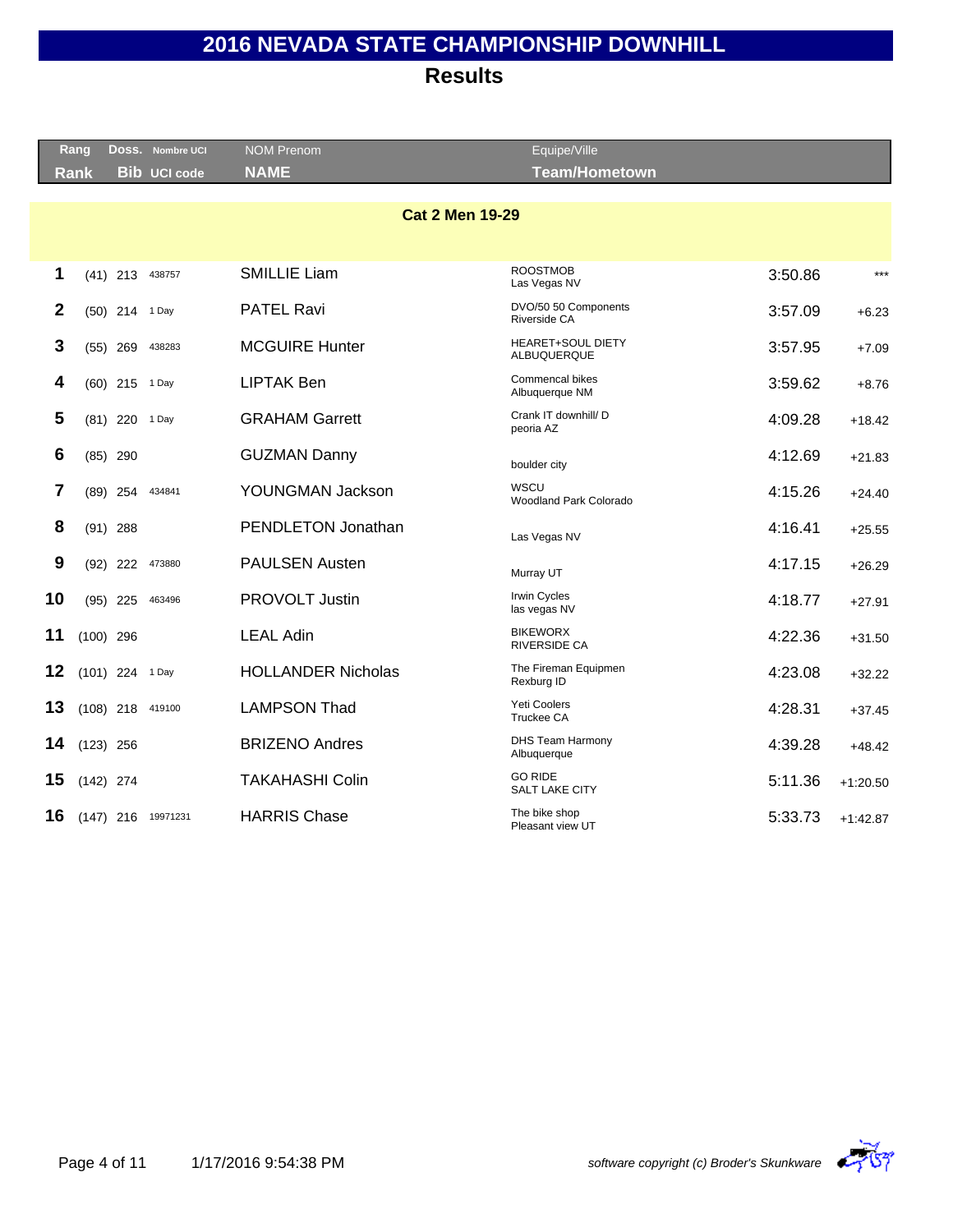|              | Rang                   |                   | Doss. Nombre UCI    | <b>NOM Prenom</b>       | Equipe/Ville                              |         |            |  |  |  |  |
|--------------|------------------------|-------------------|---------------------|-------------------------|-------------------------------------------|---------|------------|--|--|--|--|
|              | Rank                   |                   | <b>Bib UCI code</b> | <b>NAME</b>             | <b>Team/Hometown</b>                      |         |            |  |  |  |  |
|              | <b>Cat 2 Men 30-39</b> |                   |                     |                         |                                           |         |            |  |  |  |  |
| 1            |                        | $(59)$ 229        | 472889              | PLY Zach                | All Mountain Cyclery<br>Gilbert AZ        | 3:58.83 | $***$      |  |  |  |  |
| 2            |                        | $(68)$ 227        | 429411              | <b>LANDRUM Darrick</b>  | spy optics/renthal/K<br>henderson NV      | 4:03.52 | $+4.69$    |  |  |  |  |
| 3            |                        | $(74)$ 234        | 85854               | <b>GUNNERSON Beau</b>   | Go-Ride BeauGnar Tun<br>salt lake city UT | 4:05.28 | $+6.45$    |  |  |  |  |
| 4            |                        | $(76)$ 259        | 466375              | <b>WILSON David</b>     | las vegas                                 | 4:07.28 | $+8.45$    |  |  |  |  |
| 5            |                        | $(86)$ 226        | 1 Day               | <b>HANNA Mikal</b>      | Team Go-Ride<br><b>SLC UT</b>             | 4:13.62 | $+14.79$   |  |  |  |  |
| 6            |                        | $(87)$ 265        |                     | <b>LEWIS Adam</b>       | Laketown Bicycles<br>Salt Lake            | 4:13.70 | $+14.87$   |  |  |  |  |
| 7            |                        | $(97)$ 271        |                     | <b>SCHOENFELD Alex</b>  | KrashBear/ aCOS<br>taos nm                | 4:19.05 | $+20.22$   |  |  |  |  |
| 8            |                        | $(98)$ 266        |                     | <b>VALLE Francisco</b>  |                                           | 4:21.30 | $+22.47$   |  |  |  |  |
| 9            |                        | (99) 319 1 Day    |                     | <b>MCCONNEL Hunter</b>  | None<br>Girdwood AK                       | 4:22.30 | $+23.47$   |  |  |  |  |
| 10           | $(103)$ 298            |                   |                     | <b>CARTER Aaron</b>     | All Mountian Cyclery<br>Las Vegas NV      | 4:23.76 | $+24.93$   |  |  |  |  |
| 11           |                        | (112) 231 1 Day   |                     | <b>BROWN Matthew</b>    | Team Shitbird AZ<br>Scottsdale AZ         | 4:31.46 | $+32.63$   |  |  |  |  |
| 12           |                        | (125) 228 2 Day   |                     | <b>BURROUGHS James</b>  | None<br>PHOENIX AZ                        | 4:41.62 | $+42.79$   |  |  |  |  |
| 13           | $(136)$ 285            |                   |                     | <b>CONTRERAS Jeremy</b> | Nevada                                    | 4:59.83 | $+1:01.00$ |  |  |  |  |
|              |                        |                   |                     | <b>Cat 2 Men 40-49</b>  |                                           |         |            |  |  |  |  |
|              |                        |                   |                     |                         |                                           |         |            |  |  |  |  |
| 1            |                        | (73) 239 1 Day    |                     | <b>JEAN Chris</b>       | Phoenix AZ                                | 4:05.10 | $***$      |  |  |  |  |
| $\mathbf 2$  | $(114)$ 257            |                   |                     | <b>PERCIFULL Jesse</b>  | <b>DHS Team Harmony</b><br>Taos NM        | 4:32.13 | $+27.03$   |  |  |  |  |
| 3            |                        |                   | $(116)$ 248 177562  | <b>HARRIS Jody</b>      | The Bike shop<br>Pleasant view UT         | 4:33.42 | $+28.32$   |  |  |  |  |
| 4            |                        | (124) 252 2 Day   |                     | <b>KNOWLES Michael</b>  | PGR/shitbird<br>Prescott AZ               | 4:41.29 | $+36.19$   |  |  |  |  |
| 5            |                        | (126) 240 1 Day   |                     | <b>COWLING Ryan</b>     | kore north bikes<br>eagle ID              | 4:44.75 | $+39.65$   |  |  |  |  |
| 6            |                        | (129) 247 1-Day   |                     | <b>HOLMES Wesley</b>    | GroAZ<br>Phoenix AZ                       | 4:47.10 | $+42.00$   |  |  |  |  |
| <sup>'</sup> |                        | $(131)$ 237 1 Day |                     | <b>LEAL Brian</b>       | <b>GROAZ</b><br>Phoenix AZ                | 4:51.27 | $+46.17$   |  |  |  |  |
| 8            |                        | (153) 244 1 Day   |                     | <b>HOLDEN Rob</b>       | Prosok Landis Cycler<br>Phoenix AZ        | 6:31.50 | $+2:26.40$ |  |  |  |  |

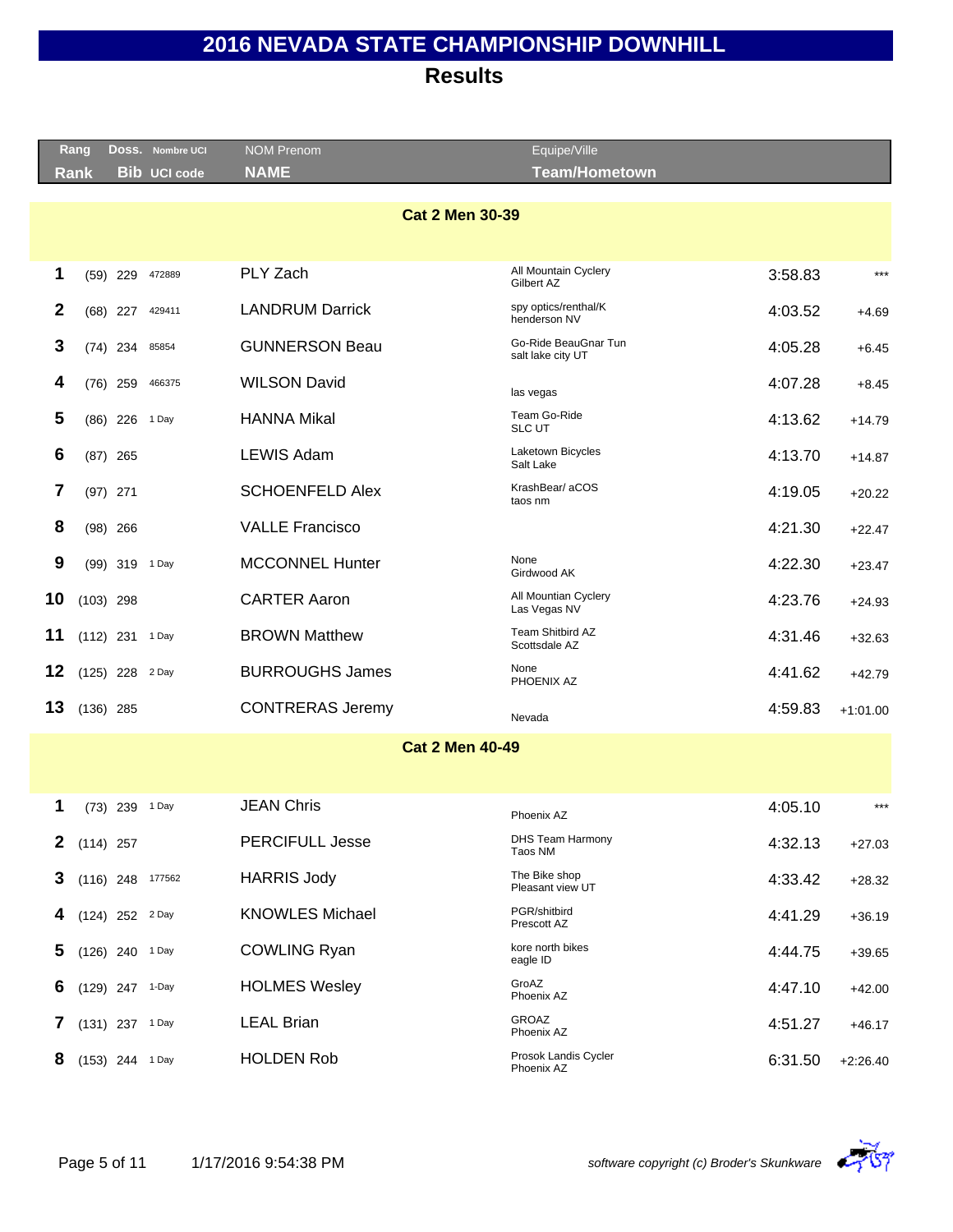|              | Rang            |             | Doss. Nombre UCI | <b>NOM Prenom</b>        | Equipe/Ville                                   |         |            |  |
|--------------|-----------------|-------------|------------------|--------------------------|------------------------------------------------|---------|------------|--|
|              | <b>Rank</b>     |             | Bib UCI code     | <b>NAME</b>              | <b>Team/Hometown</b>                           |         |            |  |
|              | Cat 2/3 Men 50+ |             |                  |                          |                                                |         |            |  |
| 1            |                 | $(96)$ 299  |                  | <b>PRICE Les</b>         | big bear bastards<br>scottsdale az             | 4:18.83 | $***$      |  |
| $\mathbf{2}$ |                 | $(102)$ 344 |                  | <b>JONES Stan</b>        | Henderson                                      | 4:23.26 | $+4.43$    |  |
| 3            |                 | $(115)$ 276 |                  | <b>LEAVITT Michael</b>   | All Mountain Cyclery<br><b>Boulder City NV</b> | 4:32.43 | $+13.60$   |  |
| 4            |                 | $(121)$ 253 | CAN19620325      | RUDD Ian                 | Bicyclehub.ca<br>north vancouver BC            | 4:39.07 | $+20.24$   |  |
| 5            |                 | $(134)$ 343 |                  | <b>GARFIELD Val</b>      | <b>Team Garfield</b><br>Henderson              | 4:55.76 | $+36.93$   |  |
|              |                 |             |                  | <b>Open Men</b>          |                                                |         |            |  |
|              |                 |             |                  |                          |                                                |         |            |  |
| 1            |                 | $(19)$ 40   |                  | <b>SPAULDING Quinton</b> | <b>KHS Factory Racing</b><br>Henderson         | 3:37.18 | $***$      |  |
| $\mathbf{2}$ |                 | $(20)$ 82   |                  | <b>CANFIELD Lance</b>    | Canfield Brothers Bi<br><b>Boulder City NV</b> | 3:38.15 | $+0.97$    |  |
| 3            |                 | $(94)$ 97   |                  | <b>HADDOCK Josh</b>      | Bicycle Depot of Ari<br>phoenix AZ             | 4:18.48 | $+41.30$   |  |
| 4            | $(152)$ 77      |             |                  | <b>GARCIA Alfonso</b>    | Intense/Chainline Bi<br>Chula Vista CA         | 6:23.63 | $+2:46.45$ |  |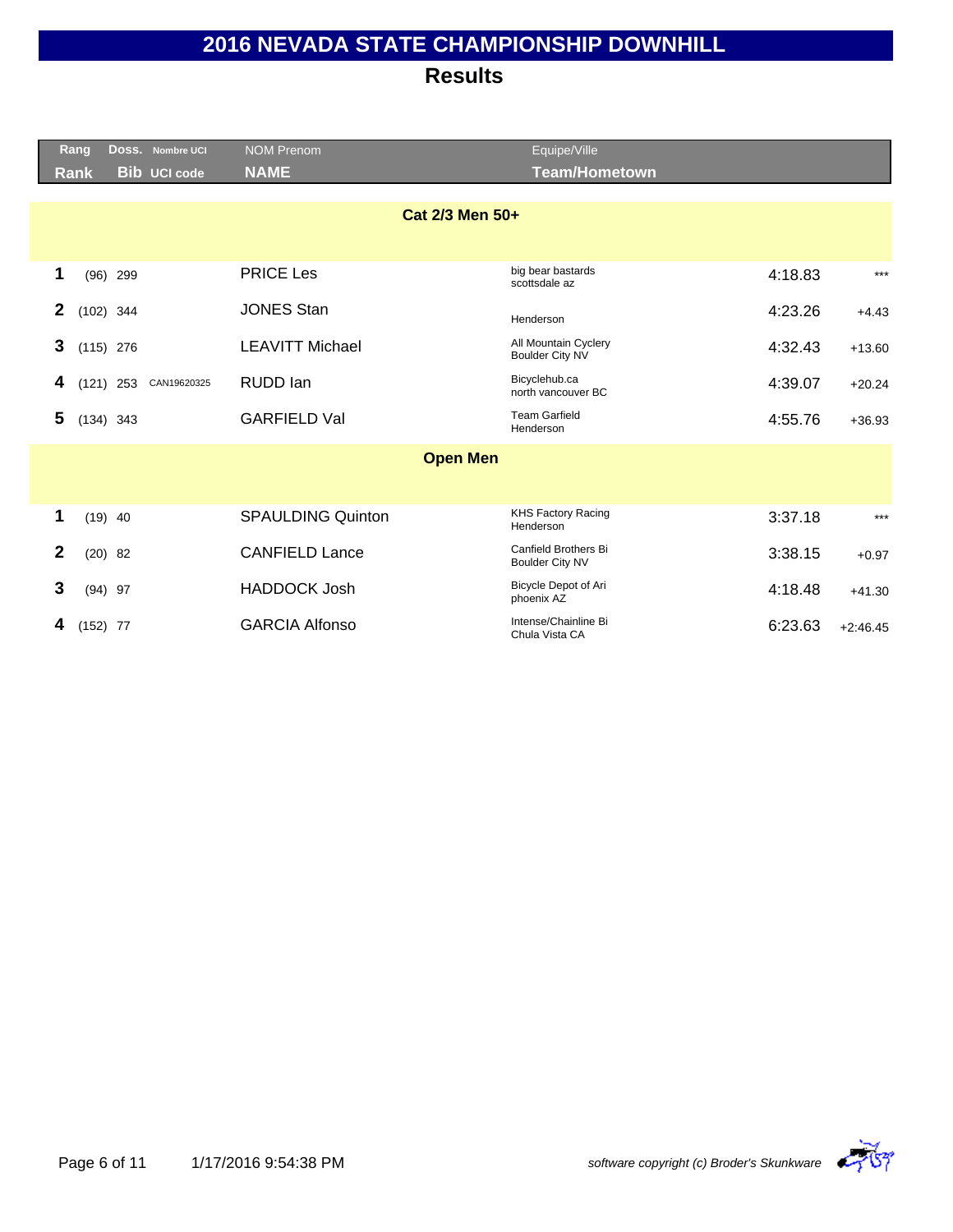|    | Rang        |             | Doss. Nombre UCI    | <b>NOM Prenom</b>        | Equipe/Ville                               |         |            |
|----|-------------|-------------|---------------------|--------------------------|--------------------------------------------|---------|------------|
|    | <b>Rank</b> |             | <b>Bib UCI code</b> | <b>NAME</b>              | <b>Team/Hometown</b>                       |         |            |
|    |             |             |                     |                          |                                            |         |            |
|    |             |             |                     | <b>Cat 1 Men 19-29</b>   |                                            |         |            |
|    |             |             |                     |                          |                                            |         |            |
| 1  |             | $(17)$ 107  | 423790              | <b>MAGENHEIM Kris</b>    | DG Cycles / Devinci<br>Temecula CA         | 3:35.17 | $***$      |
| 2  |             | $(T21)$ 111 | 420102              | <b>KIMBER Vincent</b>    | <b>TruckerCo Posse</b><br>Big Bear Lake CA | 3:39.62 | $+4.45$    |
| 3  |             | $(27)$ 110  | 322556              | <b>WELLS Matt</b>        | aCOS/Deity<br>Breckenridge CO              | 3:42.43 | $+7.26$    |
| 4  |             | $(28)$ 106  | 460632              | MARCYNYSZYN Paul         | DG Cycles / Devinci<br>Temecula CA         | 3:43.32 | $+8.15$    |
| 5  |             |             | (30) 132 448033     | <b>FRENTZEL Daniel</b>   | WSCU<br>Anchorage                          | 3:44.78 | $+9.61$    |
| 6  |             | $(31)$ 105  | 413736              | <b>HORVAT Colt</b>       | <b>WSCU</b><br>Gunnison CO                 | 3:44.88 | $+9.71$    |
| 7  |             | $(34)$ 102  | 352812              | <b>STORM Triton</b>      | <b>Ultimate Smiles</b><br>Albuquerque NM   | 3:46.07 | $+10.90$   |
| 8  |             | $(36)$ 113  | 459597              | <b>GILMOUR Alex</b>      | Henderson NV                               | 3:47.62 | $+12.45$   |
| 9  |             | $(49)$ 197  |                     | <b>MERCADO Samuel</b>    | Southridge USA<br>riverside                | 3:57.04 | $+21.87$   |
| 10 |             |             | (61) 103 351294     | <b>MILLER Sawyer</b>     | Dad<br>Ruidoso NM                          | 3:59.87 | $+24.70$   |
| 11 |             |             | (69) 112 431187     | <b>SKINDELIEN Parker</b> | <b>HEART+SOUL</b><br>albuquerque NM        | 4:03.53 | $+28.36$   |
| 12 |             |             | (78) 114 375774     | <b>MARTIN Tom</b>        | aCOS/Deity/Industry<br>Ft. Collins CO      | 4:07.84 | $+32.67$   |
| 13 |             | $(130)$ 108 | 474915              | <b>GOODALE Daniel</b>    | Silverthorne CO                            | 4:49.66 | $+1:14.49$ |
| 14 |             |             | $(148)$ 104 434908  | <b>TWITCHELL Brock</b>   | <b>Red Rock Bicycle</b><br>Cedar City UT   | 5:38.80 | $+2:03.63$ |

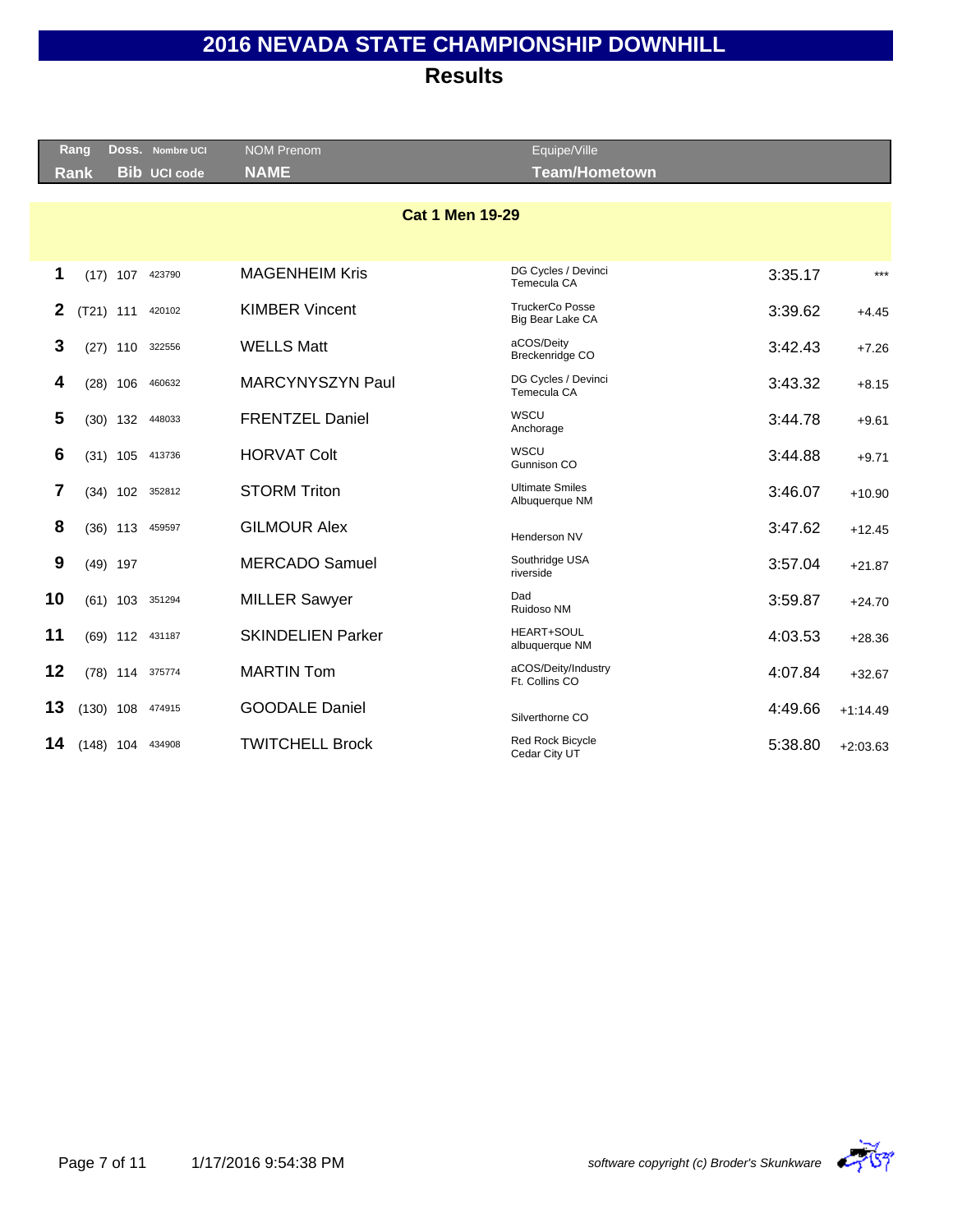|              | Rang                   |                   | DOSS. Nombre UCI    | <b>NOM Prenom</b>          | Equipe/Ville                                 |         |          |  |  |  |
|--------------|------------------------|-------------------|---------------------|----------------------------|----------------------------------------------|---------|----------|--|--|--|
|              | <b>Rank</b>            |                   | <b>Bib</b> UCI code | <b>NAME</b>                | <b>Team/Hometown</b>                         |         |          |  |  |  |
|              |                        |                   |                     |                            |                                              |         |          |  |  |  |
|              | <b>Cat 1 Men 30-39</b> |                   |                     |                            |                                              |         |          |  |  |  |
|              |                        |                   |                     |                            |                                              |         |          |  |  |  |
|              |                        |                   |                     | <b>SMITH Eric</b>          | All mountain cyclery                         |         |          |  |  |  |
| 1            |                        |                   | (24) 117 459466     |                            | Henderson NV                                 | 3:39.87 | $***$    |  |  |  |
| 2            |                        | $(26)$ 142        | 291651              | <b>ZIMMERMAN Brian</b>     | oakland republic<br>oakland ca               | 3:41.12 | $+1.25$  |  |  |  |
| 3            |                        |                   | (35) 116 417847     | <b>LUGO Carlos</b>         | Foes/DVO/Menifee Bic<br>Hacienda Heights CA  | 3:46.25 | $+6.38$  |  |  |  |
| 4            | (37)                   | 119               | 375086              | <b>SYKES Arthur</b>        | TSF All Mountain Cyc<br>Denver CO            | 3:49.04 | $+9.17$  |  |  |  |
| 5            |                        | $(42)$ 121        | 202414              | <b>POLLY Aaron</b>         | <b>Team ShitBird</b><br>Phoenix NV           | 3:51.20 | $+11.33$ |  |  |  |
| 6            |                        | $(62)$ 124        | 470197              | <b>PARKER Brian</b>        | <b>Knolly Bikes</b><br>Newbury Park CA       | 4:00.28 | $+20.41$ |  |  |  |
| 7            |                        | $(T71)$ 123       | 288953              | <b>EASON Moses</b>         | phoenix AZ                                   | 4:04.70 | $+24.83$ |  |  |  |
| 8            |                        | $(110)$ 140       |                     | <b>GARCIA III Santiago</b> | KrashBear/aCOS<br><b>MIAMI</b>               | 4:29.64 | $+49.77$ |  |  |  |
|              |                        |                   |                     | <b>Cat 1 Men 40-49</b>     |                                              |         |          |  |  |  |
|              |                        |                   |                     |                            |                                              |         |          |  |  |  |
|              |                        |                   |                     |                            |                                              |         |          |  |  |  |
| 1            |                        | $(33)$ 128        | 396158              | <b>BENDA Bill</b>          | All Mountain Cyclery<br>Henderson NV         | 3:45.38 | $***$    |  |  |  |
| $\mathbf{2}$ |                        | $(56)$ 125        | 199856              | HAPGOOD Brian              | <b>Terraplane Bikes</b><br>Garden Valley CA  | 3:58.06 | $+12.68$ |  |  |  |
| 3            | (57)                   | 126               | 360850              | <b>LOPEZ Julio</b>         | Mojo wheels/ Leatt B<br>Denver <sub>CO</sub> | 3:58.07 | $+12.69$ |  |  |  |
| 4            |                        | $(58)$ 127        | 127641              | <b>MCELYEA Alex</b>        | Team Winded 100% Air<br>Scottsdale AZ        | 3:58.37 | $+12.99$ |  |  |  |
| 5            |                        | $(65)$ 133        | 1 Day               | <b>BARTON Randy</b>        | Kore North/DVO/Inten<br>Meridian ID          | 4:01.51 | $+16.13$ |  |  |  |
| 6            |                        | $(67)$ 130        | 349504              | STEELE Ryan                | Mojo Wheels/ Canfiel<br>Fruita CO            | 4:02.54 | $+17.16$ |  |  |  |
| 7            |                        | $(75)$ 150        | 279011              | <b>AIVAZIAN Vahe</b>       | orion<br>westside                            | 4:05.62 | $+20.24$ |  |  |  |
| 8            |                        | $(77)$ 129        | 215566              | <b>GILLESPIE James</b>     | Mojo Wheels<br>denver CO                     | 4:07.31 | $+21.93$ |  |  |  |
| 9            |                        | $(118)$ 131 17932 |                     | <b>JOHNSON Doug</b>        | ProCycling<br>Colorado Springs CO            | 4:35.23 | $+49.85$ |  |  |  |
|              |                        |                   |                     |                            |                                              |         |          |  |  |  |

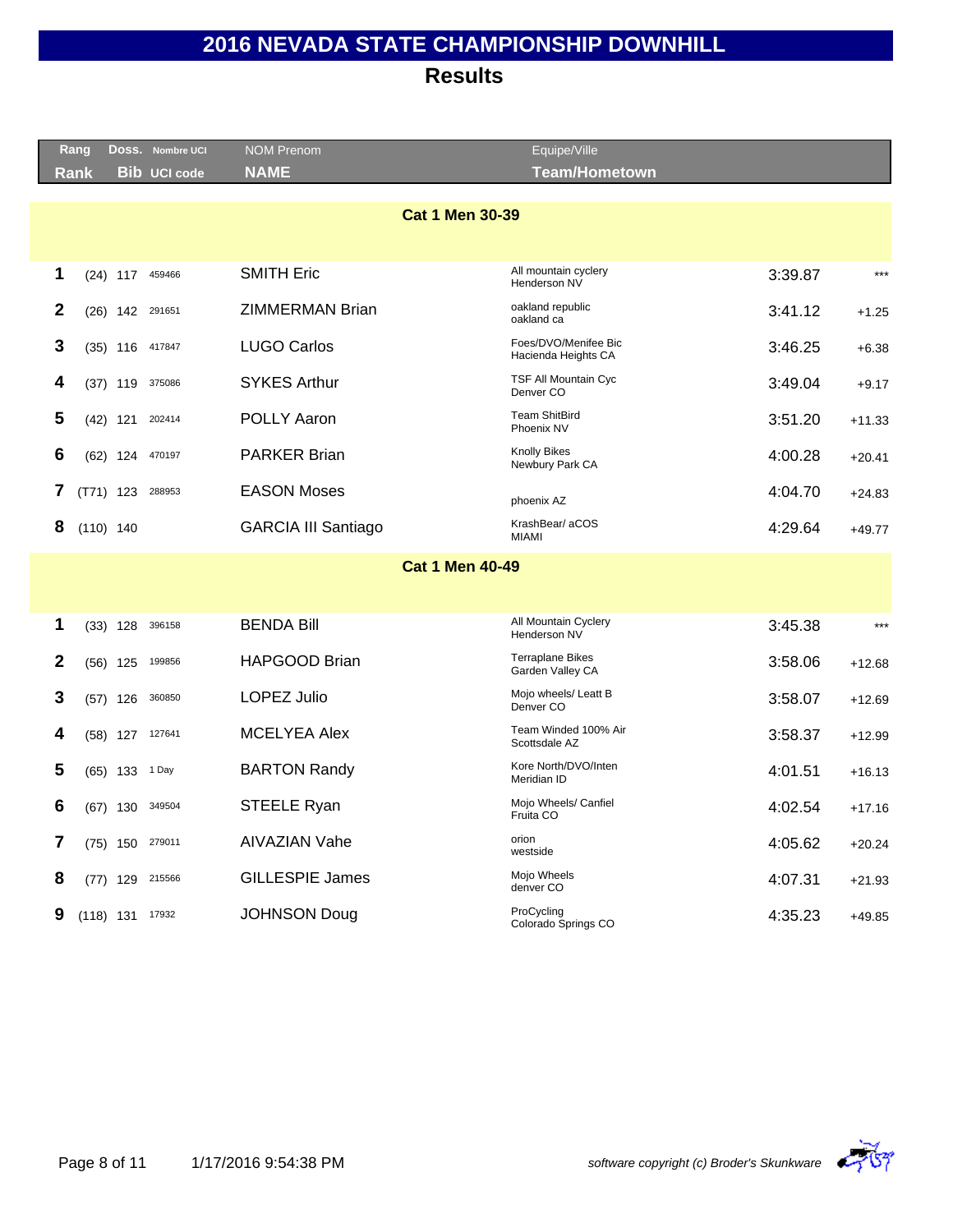|                          | Rang        |             | DOSS. Nombre UCI    | <b>NOM Prenom</b>      | Equipe/Ville                                |         |            |  |  |  |
|--------------------------|-------------|-------------|---------------------|------------------------|---------------------------------------------|---------|------------|--|--|--|
|                          | <b>Rank</b> |             | <b>Bib UCI code</b> | <b>NAME</b>            | <b>Team/Hometown</b>                        |         |            |  |  |  |
| <b>Cat 1 Men 50+</b>     |             |             |                     |                        |                                             |         |            |  |  |  |
|                          |             |             |                     |                        |                                             |         |            |  |  |  |
| 1                        |             |             | (53) 141 112065     | <b>SCHEVERS Brooks</b> | <b>DEWEY</b>                                | 3:57.68 | $***$      |  |  |  |
| $\mathbf{2}$             |             | $(64)$ 137  |                     | <b>BOSMAN Simon</b>    | Sedona                                      | 4:00.55 | $+2.87$    |  |  |  |
| 3                        |             | $(138)$ 134 | 423821              | <b>ENGLAND Ray</b>     | <b>Twisted Bandit Desig</b><br>Las Vegas NV | 5:04.06 | $+1:06.38$ |  |  |  |
| 4                        |             |             | $(140)$ 135 332996  | <b>TATE Doug</b>       | <b>Team Chainsmoke</b><br>Kokomo IN         | 5:09.69 | $+1:12.01$ |  |  |  |
| 5                        |             |             | $(146)$ 136 107266  | <b>BONDURANT Bobby</b> | bear valley bikes<br>big bear city CA       | 5:31.96 | $+1:34.28$ |  |  |  |
| <b>Cat 1 Women 19-29</b> |             |             |                     |                        |                                             |         |            |  |  |  |
|                          |             |             |                     |                        |                                             |         |            |  |  |  |
| 1                        |             | $(133)$ 101 | 481900              | SELIG Cj               | <b>TruckerCo Posse</b><br>Big Bear lake CA  | 4:55.28 |            |  |  |  |
| <b>Cat 1 Women 30-39</b> |             |             |                     |                        |                                             |         |            |  |  |  |
|                          |             |             |                     |                        |                                             |         |            |  |  |  |
| 1                        |             | $(132)$ 139 | 396309              | <b>PLESNER Sabrina</b> | pedal pushers kind r<br>Golden CO           | 4:53.71 |            |  |  |  |
|                          |             |             |                     | <b>Cat 1 Men 15-16</b> |                                             |         |            |  |  |  |
|                          |             |             |                     |                        |                                             |         |            |  |  |  |
| 1                        | $(12)$ 34   |             | 315976              | FORESTA Joseph         | Factory GTENVE SPY S<br>south jordan UT     | 3:30.62 | $***$      |  |  |  |
| 2                        | $(32)$ 35   |             | 413844              | <b>SUETOS Cole</b>     | Intense/TLD/100%<br>Temecula CA             | 3:45.31 | $+14.69$   |  |  |  |
|                          |             |             |                     | <b>Cat 1 Men 17-18</b> |                                             |         |            |  |  |  |
|                          |             |             |                     |                        |                                             |         |            |  |  |  |
| 1                        |             | $(9)$ 27    | 419362              | <b>WALTON Steven</b>   | Intense Palmer Proje<br>Corona CA           | 3:25.45 | $***$      |  |  |  |
| $\mathbf{2}$             | $(11)$ 99   |             | 370084              | <b>JORDAN Jacob</b>    | Southridge USA<br>Murrieta CA               | 3:28.66 | $+3.21$    |  |  |  |
| 3                        | $(15)$ 32   |             | 341322              | SEDIVY Damon           | knolly/deity<br>kalispell MT                | 3:34.48 | $+9.03$    |  |  |  |
| 4                        | $(18)$ 28   |             | 472647              | <b>BOLDI Trevor</b>    | Yt Industries USA<br>Reno NV                | 3:36.43 | $+10.98$   |  |  |  |
| 5                        | $(T21)$ 29  |             | 418224              | <b>CHIPMAN Cole</b>    | Laketown Bicycles Sp<br>Orem UT             | 3:39.62 | $+14.17$   |  |  |  |
| 6                        | $(40)$ 30   |             | 465945              | <b>BARRON Drake</b>    | Foes/DVO Racing<br>La Crescenta CA          | 3:50.56 | $+25.11$   |  |  |  |
| 7                        |             | $(47)$ 143  | 429854              | <b>HOWE Asa</b>        | <b>YT Industries USA</b><br>Dayton NV       | 3:56.24 | $+30.79$   |  |  |  |

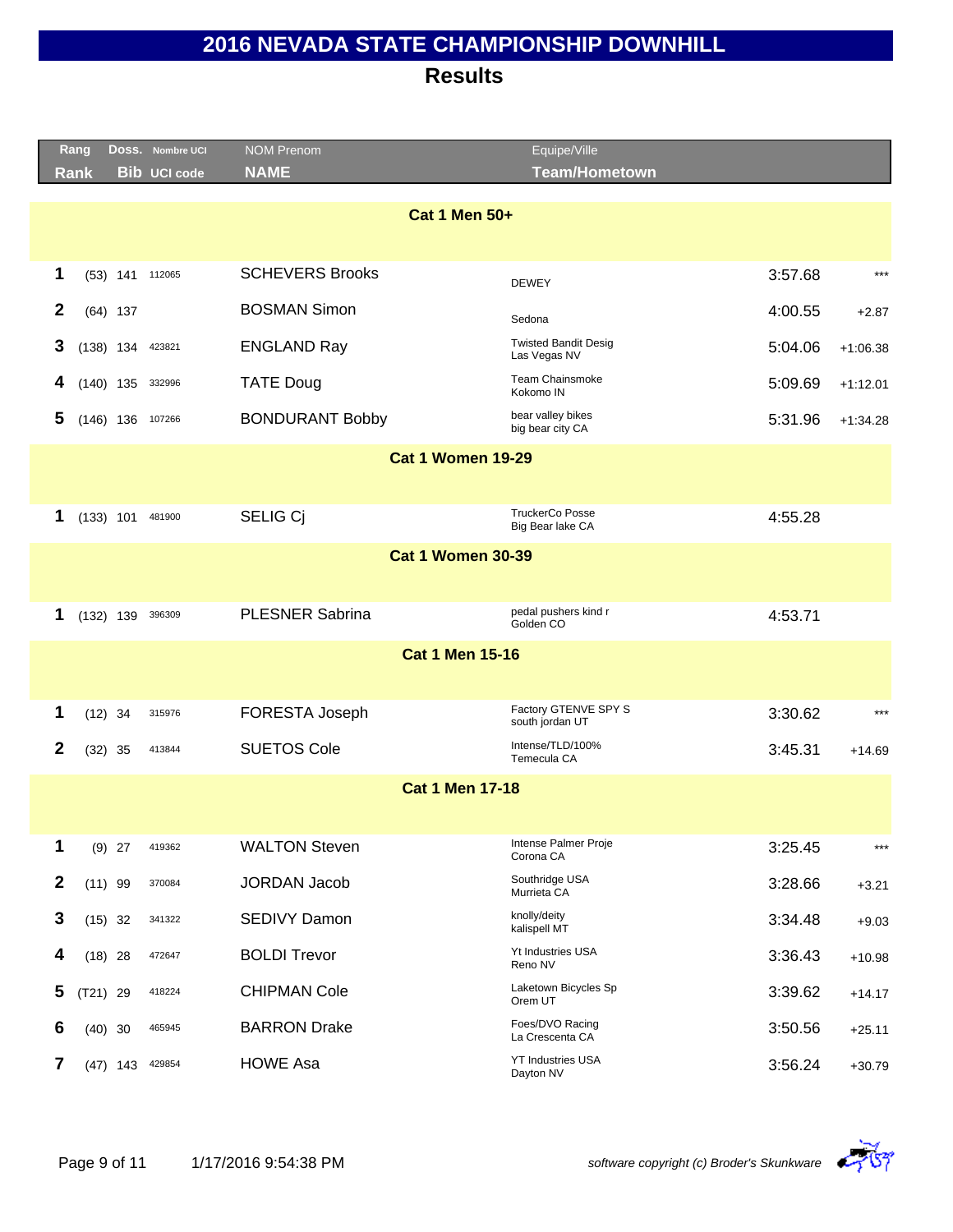### **Results**

|             | Rang             |           | DOSS. Nombre UCI    | <b>NOM Prenom</b>            | Equipe/Ville                               |         |          |  |  |  |
|-------------|------------------|-----------|---------------------|------------------------------|--------------------------------------------|---------|----------|--|--|--|
|             | <b>Rank</b>      |           | <b>Bib UCI code</b> | <b>NAME</b>                  | <b>Team/Hometown</b>                       |         |          |  |  |  |
|             |                  |           |                     |                              |                                            |         |          |  |  |  |
|             | <b>Pro Women</b> |           |                     |                              |                                            |         |          |  |  |  |
|             |                  |           |                     |                              |                                            |         |          |  |  |  |
| 1           | $(80)$ 17        |           | 405259              | KINGSHILL Samantha           | College Cyclery/Kali<br>Sacramento CA      | 4:09.03 | $***$    |  |  |  |
| 2           |                  | $(84)$ 37 |                     | <b>HARMONY Jacqueline</b>    | DOWNHILL SYNDICATE/D<br><b>ARIZONA</b>     | 4:11.36 | $+2.33$  |  |  |  |
| 3           | $(120)$ 21       |           | 467539              | <b>WENTZ Amanda</b>          | Gamut/Fox Clothing<br>Reno NV              | 4:37.31 | $+28.28$ |  |  |  |
| 4           | $(139)$ 19       |           | 283632              | <b>PATTERSON Lauren</b>      | IXS Sports/Spank/Fox<br>Seattle WA         | 5:07.52 | $+58.49$ |  |  |  |
|             |                  |           |                     | <b>Pro Men</b>               |                                            |         |          |  |  |  |
|             |                  |           |                     |                              |                                            |         |          |  |  |  |
| 1           |                  | $(1)$ 43  | 213148              | <b>BINGELLI Logan</b>        | <b>KHS Factory Racing</b><br>St. George UT | 3:13.25 | $***$    |  |  |  |
| $\mathbf 2$ | (2) 5            |           | 288977              | <b>SYLVESTRI Mikey</b>       | <b>YT</b> industries<br>Loyalton CA        | 3:17.20 | $+3.95$  |  |  |  |
| 3           | (3) 9            |           | 400106              | <b>KLEIN Bruce</b>           | Incycle/DVO/Intense<br>Altadena CA         | 3:17.71 | $+4.46$  |  |  |  |
| 4           | (4)              | 10        | 374963              | <b>TRIANTAFILLOU Demetri</b> | Laketown Gravity<br>Salt lake city UT      | 3:19.50 | $+6.25$  |  |  |  |
| 5           | (5)              | 65        | 231784              | <b>CARTER Galen</b>          | LTB/Transition/Sram/<br>Salt Lake          | 3:19.79 | $+6.54$  |  |  |  |
| 6           | (6)              | 88        | 350876              | <b>GRAVESON Zach</b>         | Trek/Moore & Co/Fly<br>Durango Colorado    | 3:21.75 | $+8.50$  |  |  |  |
| 7           | $(7)$ 7          |           | 215006              | <b>BOICE Christopher</b>     | Evil Bikes Smith Opt<br>Albuquerque NM     | 3:24.96 | $+11.71$ |  |  |  |
| 8           | (8) 6            |           | 386205              | <b>FLASCHENRIEM Andrew</b>   | <b>Canfield Brothers</b><br>Whitefish MT   | 3:25.12 | $+11.87$ |  |  |  |
| 9           | $(10)$ 41        |           | 245409              | <b>AIELLO Kevin</b>          | <b>KHS Factory Racing</b><br>rsm           | 3:26.01 | $+12.76$ |  |  |  |
| 10          | $(13)$ 3         |           | 148884              | <b>WENTZ Steve</b>           | <b>Transition Bikes/Gam</b><br>Reno NV     | 3:32.19 | $+18.94$ |  |  |  |
| 11          | $(14)$ 15        |           | 172199              | <b>CANFIELD Chris</b>        | Canfield Brothers Fa<br>bellingham WA      | 3:32.68 | $+19.43$ |  |  |  |
| 12          | $(16)$ 11        |           | 324232              | <b>SEAQUIST Dave</b>         | <b>Gravity Pirates Raci</b><br>Laveen AZ   | 3:34.55 | $+21.30$ |  |  |  |
| 13          | $(23)$ 4         |           | 282818              | <b>NEWTH Jordan</b>          | Specialized 100% Mad<br>West Rutland VT    | 3:39.71 | $+26.46$ |  |  |  |
| 14          |                  | $(25)$ 13 | 459449              | RODRIGUEZ Ryan               | DVO City Cycles<br>novato CA               | 3:40.20 | $+26.95$ |  |  |  |
| 15          |                  | $(29)$ 14 | 355340              | <b>KRENEK Tyler</b>          | Fly Racing Profile O<br>Tucson AZ          | 3:43.81 | $+30.56$ |  |  |  |
| 16          |                  | (39) 89   | 393409              | <b>MCCOY Thomas</b>          | 661/One Industries<br>June Lake CA         | 3:49.71 | $+36.46$ |  |  |  |

**Scoring & Timing Summary Notes**